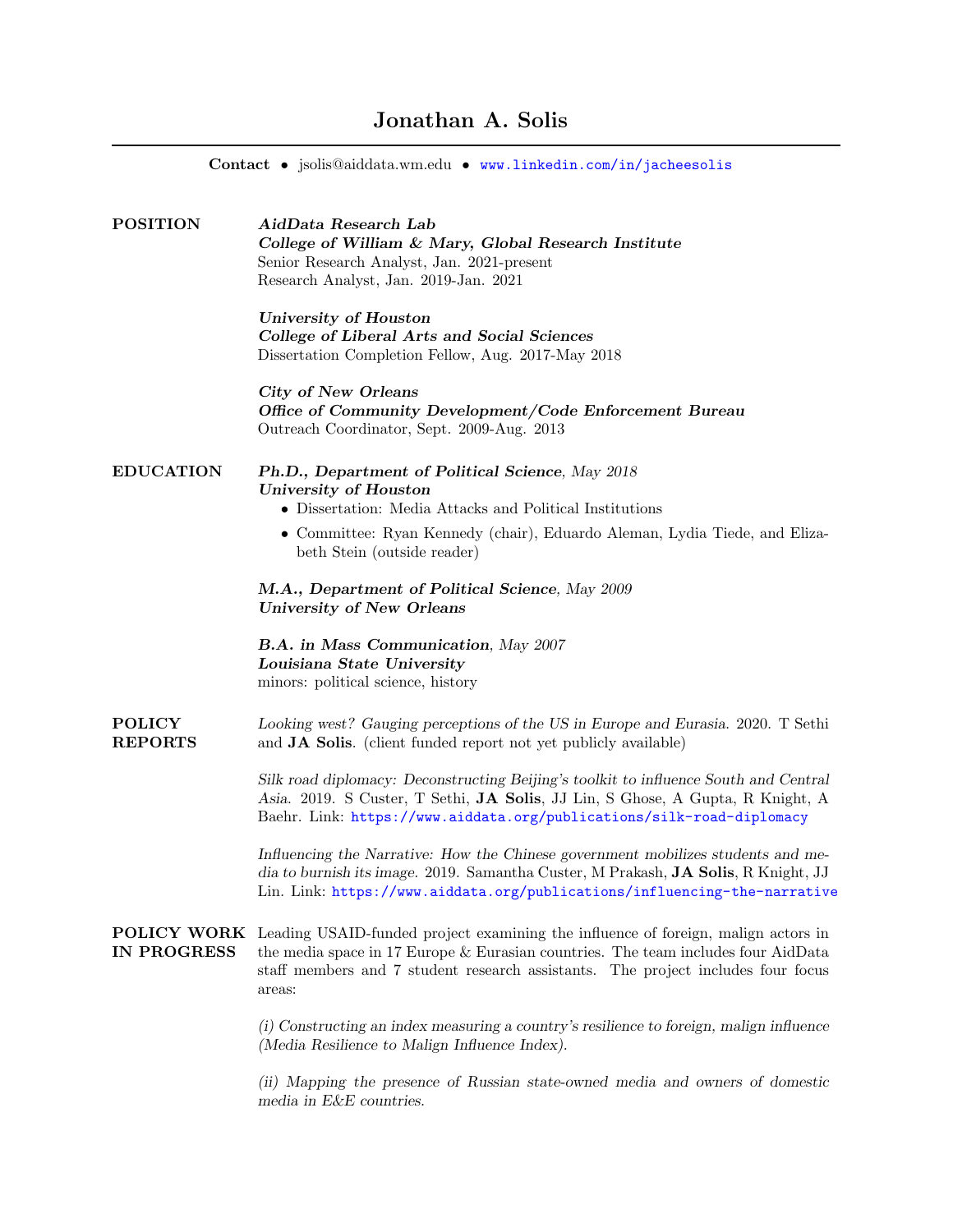(iii) Quantifying sentiment of content E&E domestic media.

(iv) Measuring elite perceptions of the media environment (resilience, transparency, and level of disinformation) in E&E countries.

PEER-REVIEW ARTICLES "The Press-safety Paradox of Democracies: Regime-type Duration and Journalist Killings." 2021. **JA Solis.** Foreign Policy Analysis, 17(1): pp. 1-22. DOI: [https:](https://doi.org/10.1093/fpa/oraa007) [//doi.org/10.1093/fpa/oraa007](https://doi.org/10.1093/fpa/oraa007)

> "Measuring Media Freedom: An Item Response Theory Analysis of Existing Indicators." 2020. JA Solis, P Waggoner. British Journal of Political Science, 1-20. DOI: <https://doi.org/10.1017/S0007123420000101>

> "The Media Smells like Sulfur!!! Leaders and Verbal Attacks against the Fourth Estate in Unconsolidated Democracies." 2020. JA Solis, I Sagarzazu. Political Communication, 37(1), pp. 20-45. DOI: [https://doi.org/10.1080/10584609.2019.](https://doi.org/10.1080/10584609.2019.1660440) [1660440](https://doi.org/10.1080/10584609.2019.1660440)

> "Constituent communication through telephone town halls: A field experiment involving members of congress." 2019. C Abernathy, K Esterling, J Freebourn, R Kennedy, W Minozzi, MA Neblo, JA Solis. Legislative Studies Quarterly, 44(4), pp. 617-646. DOI: <https://doi.org/10.1111/lsq.12242>

> "Leaders, Tenure, and the Politics of Sovereign Credit." 2018. P Shea, JA Solis. International Interactions, 44(2), pp. 294-320. DOI: [https://doi.org/10.1080/](https://doi.org/10.1080/03050629.2018.1406932) [03050629.2018.1406932](https://doi.org/10.1080/03050629.2018.1406932)

> "Corruption is bad news for a free press: Reassessing the relationship between media freedom and corruption." 2017. JA Solis, L Antenangeli. Social Science Quarterly, 98(3), pp. 1112-113. DOI: <https://doi.org/10.1111/ssqu.12438>

UNDER REVIEW "Defending the Watchdogs: How Citizens and Courts Protect the Press." 2021. JA Solis, K Zvobgo. r&r at Journal of Human Rights. Pre-print: [http://dx.doi.org/](http://dx.doi.org/10.13140/RG.2.2.17192.52487) [10.13140/RG.2.2.17192.52487](http://dx.doi.org/10.13140/RG.2.2.17192.52487)

## RESEARCH Congress 3.0 Project

PROJECTS Collaboration project among U.S. Congressional members, the Democracy Fund, the Congressional Management Foundation (CMF), and academics from Ohio State, UC-Riverside, Northeastern, and Harvard on improving Congress-constituent communication. Research assistance provided under the guidance of Ryan Kennedy. August 2015-May 2018

| <b>RESEARCH</b>  | • Quantitative analysis, measurement theory, and time-series analysis |
|------------------|-----------------------------------------------------------------------|
| <b>INTERESTS</b> |                                                                       |

- Comparative political communication and media freedom
- Democratization
- Physical integrity of journalists

|                     | <b>CONFERENCE</b> 2020 American Political Science Association                |
|---------------------|------------------------------------------------------------------------------|
| <b>PRESENTATION</b> | • Defending the Watchdogs: How Citizens and Courts Protect the Press (with K |
| (selected)          | Zvobgo)                                                                      |